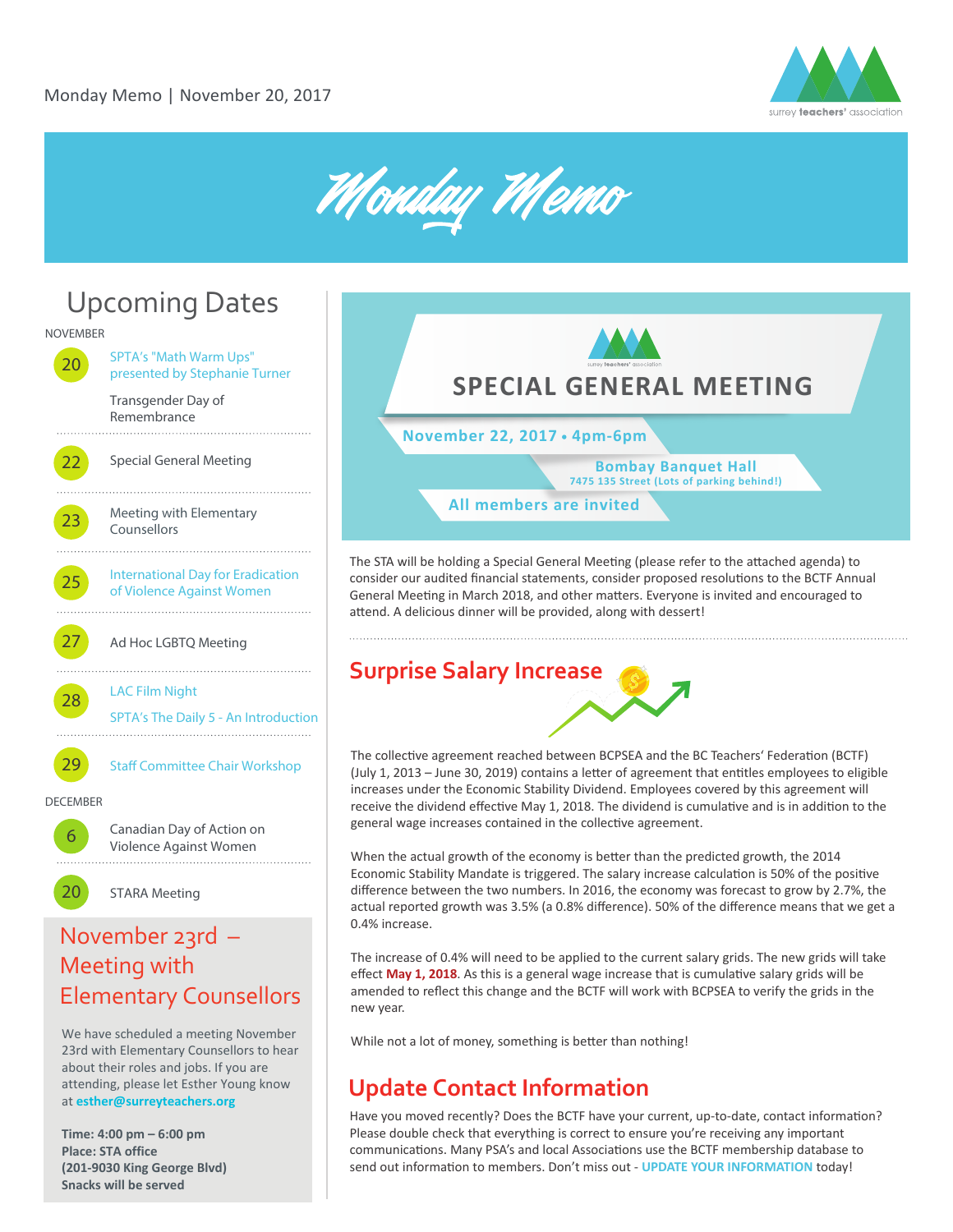

### **The STA is hosting a workshop for Staff Commi�ee Chairs on Nov. 29th at the STA office from 4:00-5:30pm.**

Click **HERE** [to register](https://chairworkshop2017.eventbrite.ca)

#### **Supreme Court Win: One Year Later**

November 10th marked the first anniversary of the historic ruling from the bench that restored our collective agreement language. While this resulted in improvements, such as more teachers being hired into continuing contracts and smaller class sizes (especially for Secondary English teachers!), Surrey teachers are still waiting for the District to fully implement the restored language. As Glen Hansman, BCTF President said, "Unfortunately, we're seeing some school districts play shell games with specialist-teacher ratios and other support levels for students. This is getting in the way of making the improvements to class composition that our schools and students need. The shell games, combined with an ongoing shortage of teachers teaching on call, means children with special needs are not always getting the support they need and are entitled to. Too often, specialists are getting reassigned from their work with small groups of students to cover absences in classrooms." (The BCTF Media Release can be **[READ HERE](http://www.bctf.ca/NewsReleases.aspx?id=47420)**)

#### **Reporting on Student Progress**

Our collective agreement ensures that teachers have professional **Term Assignments** autonomy over their "assessment, evaluation and grading practices" (F.20). That means that teachers can assess, evaluate and report in ways that are most meaningful and effective for them, their students and their parents, as long as they are meeting ministry requirements for reporting. A few points to consider about reporting:

1) The STA and the BCTF strongly advise teachers against using their own digital devices and data plans for reporting purposes, including taking pictures and uploading content to digital portfolios.

2) Intermediate teachers can choose individually whether or not to assign letter grades. There is no requirement for a school-wide practice in this area. If teachers are using performance scales, they must provide a letter grade if requested by the parent.

3) Non-enrolling teachers (e.g. core music, core French, LST) are able to report using a separate document rather than embedding their reports into the classroom teacher's report. We advise classroom teachers and non-enrolling teachers to discuss and agree which method of reporting (embedded or separate) will work best for everyone.

4) You are not required to add your administrator to your Freshgrade account.

5) When making decisions about reporting, teachers should carefully consider workload issues. Please see the **[ATTACHED BCTF](http://bctf.ca/uploadedFiles/Public/Publications/NewslettersAlerts/EdChangeBulletin/ECB-2017-10-16.pdf) [EDUCATIONAL CHANGE BULLETIN](http://bctf.ca/uploadedFiles/Public/Publications/NewslettersAlerts/EdChangeBulletin/ECB-2017-10-16.pdf)** for an in-depth discussion about issues and concerns around "communicating student learning."

Please contact Anne McNamee, Professional Support Services Officer, with any questions or concerns about reporting. **services@surreyteachers.org**

#### **Is Special Ed. Understaffed?!**

The Special Education class size and composition limits apply to the BASES programs, and programs for students with Severe Behaviour Designations. So far, the District has applied a 10.5 student average per 1 full time teacher to assign staffing, however, in some cases this might mean that programs have been understaffed. **Please, ensure that you have received appropriate staffing for your classes.** If you think that you have not received appropriate FTEs, or have a question about the calculations, ask Joanna! **grv-spt@surreyteachers.org** 

**The class size and composi�on language is as follows:**

- 1 FTE per 12 students: students with MID designations and MID/MOD combination 1
- 1 FTE per 9 students: H designations
- 1 FTE per 8 students: students with M0D designations
- 1 FTE per 7 students: multicategory MOD, MID, ASD, Severe Profound designations or a combination of designations
- 1 FTE per 7 students: multicategory ASD, Severe Profound, Dependent

Were you in a "term assignment" when the 16-17 school year ended last June? Were you placed into another "term assignment" this year? If so, please send Joanna a quick email. **grv-spt@surreyteachers.org**

#### **Importance of Tracking "Failure-to-Fills"**

Please continue to track the data of who is being pulled to cover classes when TTOCs aren't available. Staff Reps, please continue to share this information with the STA Grievance Officers! **grieve@surreyteachers.org** 

### **Health + Safety Rep Training = Success!**



Last week, for the first time in many years, the STA hosted training for school Health & Safety Reps. We received great feedback from participants who said the "Violence in the Workplace" and "Incident Reporting" workshops were instructional and helpful. We hope to be able to offer additional training opportunities in the future. If you missed this opportunity to attend, please know that we hope to be able to offer additional training dates in the future. In the meantime, should you have any questions regarding Health & Safety, don't hesitate to contact Kristine Olsen, Health & Safety Officer: **grv-hs@surreyteachers.org**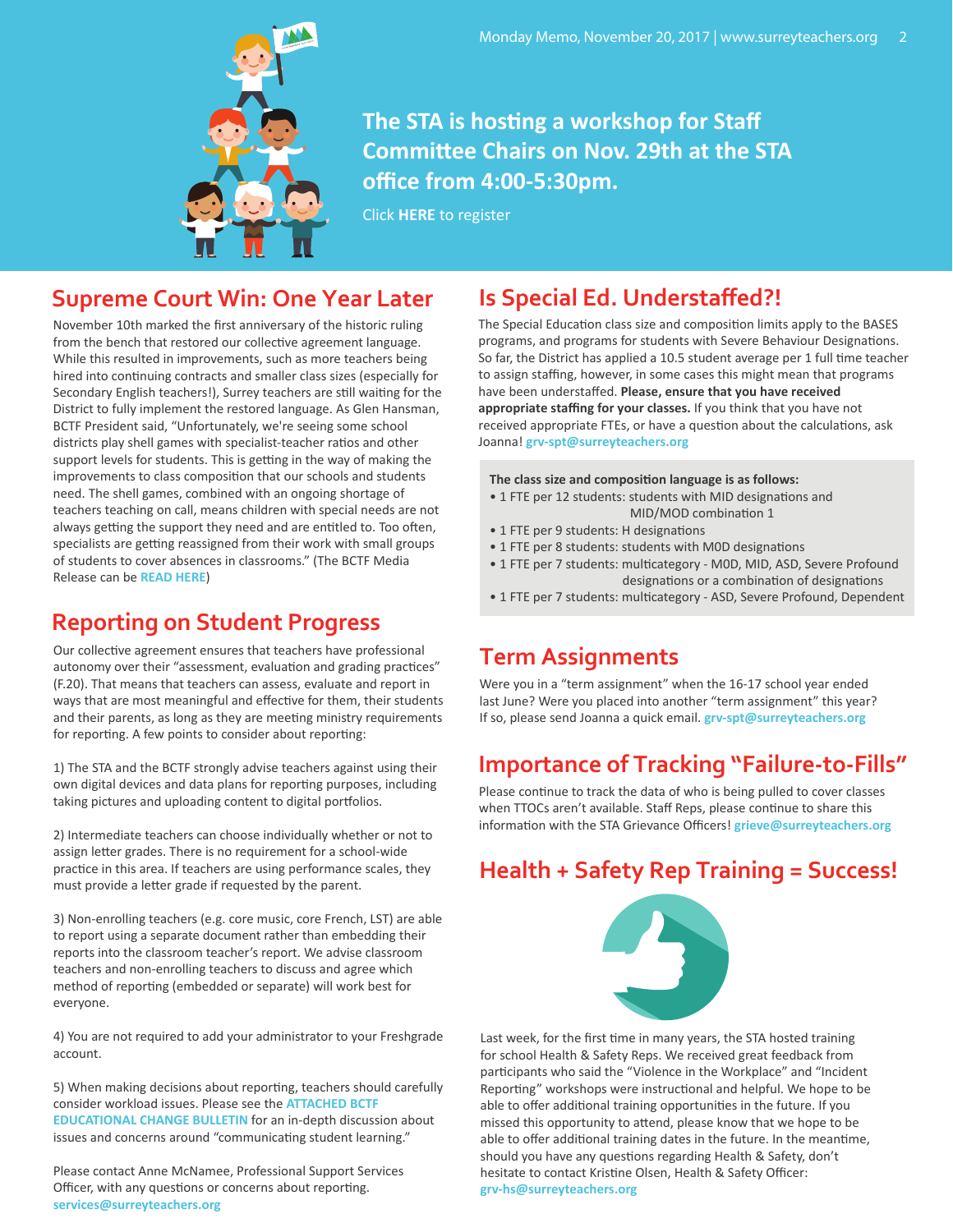#### **Pro-D News**

#### **To Shine A Light On It (Nov.10)**



Last week, the STA's Aboriginal Education Committee was thrilled to host Dr. Lee Brown (from the UBC Institute for Aboriginal Health Supporting Aboriginal Students' Emotional Development). He delivered a powerful keynote presentation that spoke to creating emotional competency in the classroom which was very well received by attendees. There were many other learning opportuni�es in workshops throughout the day. Thank you to the members of the committee and volunteers who helped make this day of learning happen.

#### **Humanitarian Education Workshop**

The Canadian Red Cross is hosting Exploring Humanitarian Law (EHL): 2-Day Educator Training in Vancouver (Burnaby) on **November 25–26,**  2017. Learn to implement practical activities dealing with global conflict such as refugees, child soldiers, gender-based violence, and attacks on civilians, hospitals, and schools, by using a simple, adaptable toolkit aimed at students 13–18 years of age. **This training will be of interest to teachers of social studies, Asian studies, 20th century history, social jus�ce, genocide studies, and law.** Par�cipants will receive an EHL toolkit, a Canada and conflict toolkit, curriculum maps, and a certificate upon completion. Registration is available for free on their website.

### **Hands-on Science Explorations for Elementary Classrooms**

Try out low-cost, teacher-tested activities in earth and space science. A variety of hands-on exploration formats will be presented, including free inquiry and more structured data collection. The new Science Curricular Competencies will be referenced and discussed, as well as links to "Science Big Ideas and Content." Documentation for each activity includes curriculum links, materials lists, and links to a database of hundreds of practical science activities and lesson plans.

#### **Date: December 1, 2017**

**Registration deadline: November 27, 2017** Time: 9:30 a.m.–12:00 p.m. Location: General Gordon Elementary, Room 210 Address: 2268 Bayswater Street Fee for Vancouver School Board Staff: \$35 Fee for Out of District Participant: \$50 For more information. contact Ingrid Sulston, **ingridscience@gmail.com**



# **SAVE THE DATE!**

You don't want to miss this! The STA is thrilled to announce that Ivan Coyote will deliver "The Heart of the Learner" keynote presentation. The Globe and Mail newspaper called Coyote "a natural-born storyteller" and the Ottawa Xpress once said that "Coyote is to Canadian literature what Kd Lang is to country music: a beau�fully odd fixture."

*Ivan often grapples with the complex and intensely personal issues of gender identity in their work, as well as topics such as family, class, social justice and queer liberation, but always with a generous heart, a quick wit, and the nuanced and finely-honed timing of a gifted raconteur. Ivan's stories remind of us of our own fallible and imperfect humanity while at the same time inspiring us to change the world.*